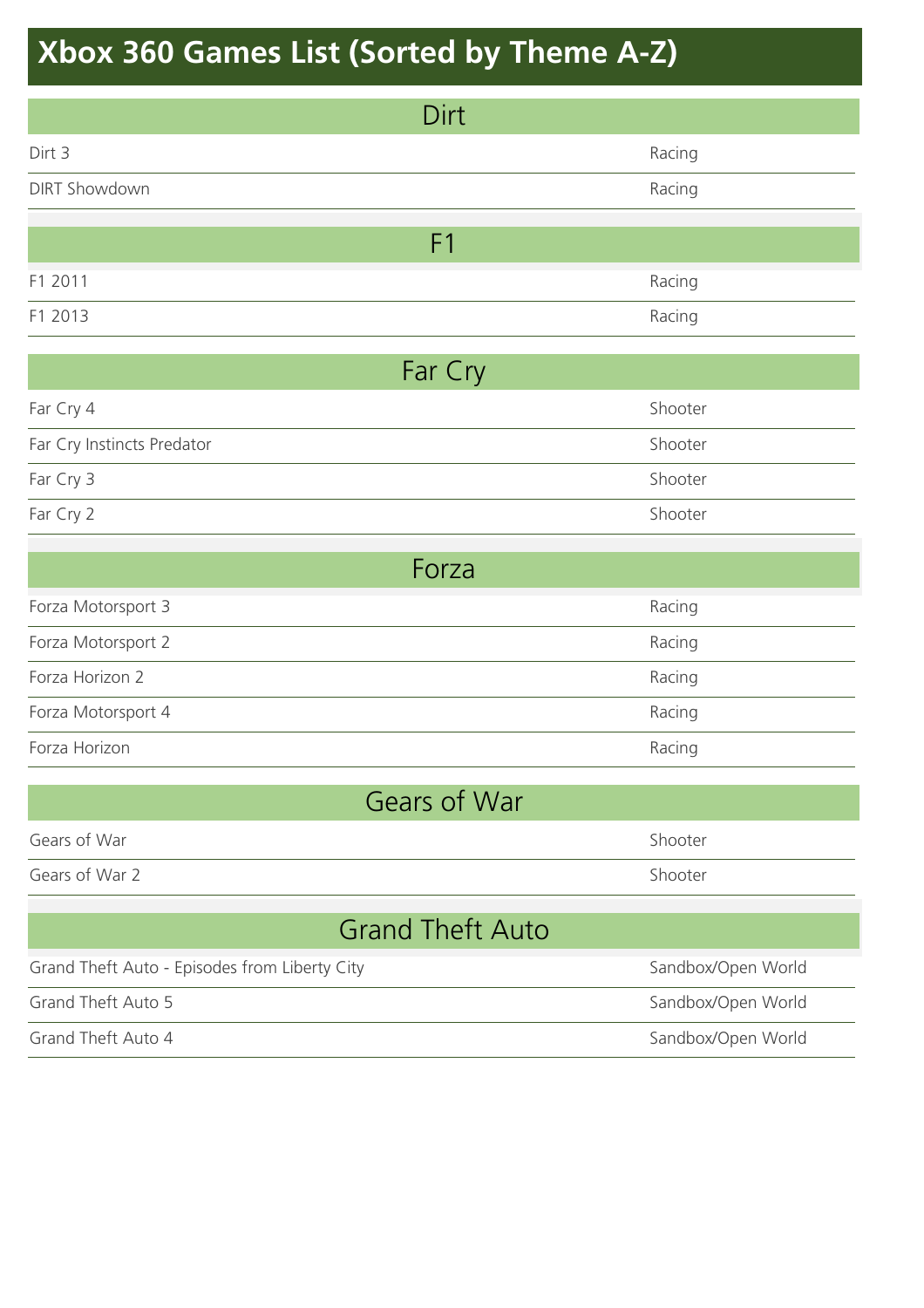| Halo                    |            |
|-------------------------|------------|
| Halo 4                  | Shooter    |
| Halo Wars               | <b>RPG</b> |
| Halo 3                  | Shooter    |
| Halo - 10th Anniversary | Shooter    |
| Halo 3: ODST            | Shooter    |
| Halo Reach              | Shooter    |
| Halo 2                  | Shooter    |

| Kinnect                 |         |
|-------------------------|---------|
| Kinectimals             | Other   |
| Zumba                   | Fitness |
| Kinnect Sports Season 2 | Sports  |
| Kinnect Sports          | Sports  |
| Kinect Adventures       | Arcade  |
| Dance Central           | Other   |
| Grease                  | Other   |

| Lego (excluding Star Wars)                     |        |
|------------------------------------------------|--------|
| Lego Movie Videogame                           | Arcade |
| Lego Indiana Jones                             | Arcade |
| Lego Harry Potter Years 1-4                    | Arcade |
| Lego Batman 3                                  | Arcade |
| Lego Jurassic World                            | Arcade |
| Lego Marvel Superheroes                        | Arcade |
| Lego Indiana Jones 2 - The Adventure Continues | Arcade |
| Lego Batman 2                                  | Arcade |
| Lego Lord of the Rings                         | Arcade |
|                                                |        |

|                        | Minecraft          |
|------------------------|--------------------|
| Minecraft              | Sandbox/Open World |
| Minecraft - Story Mode | Sandbox/Open World |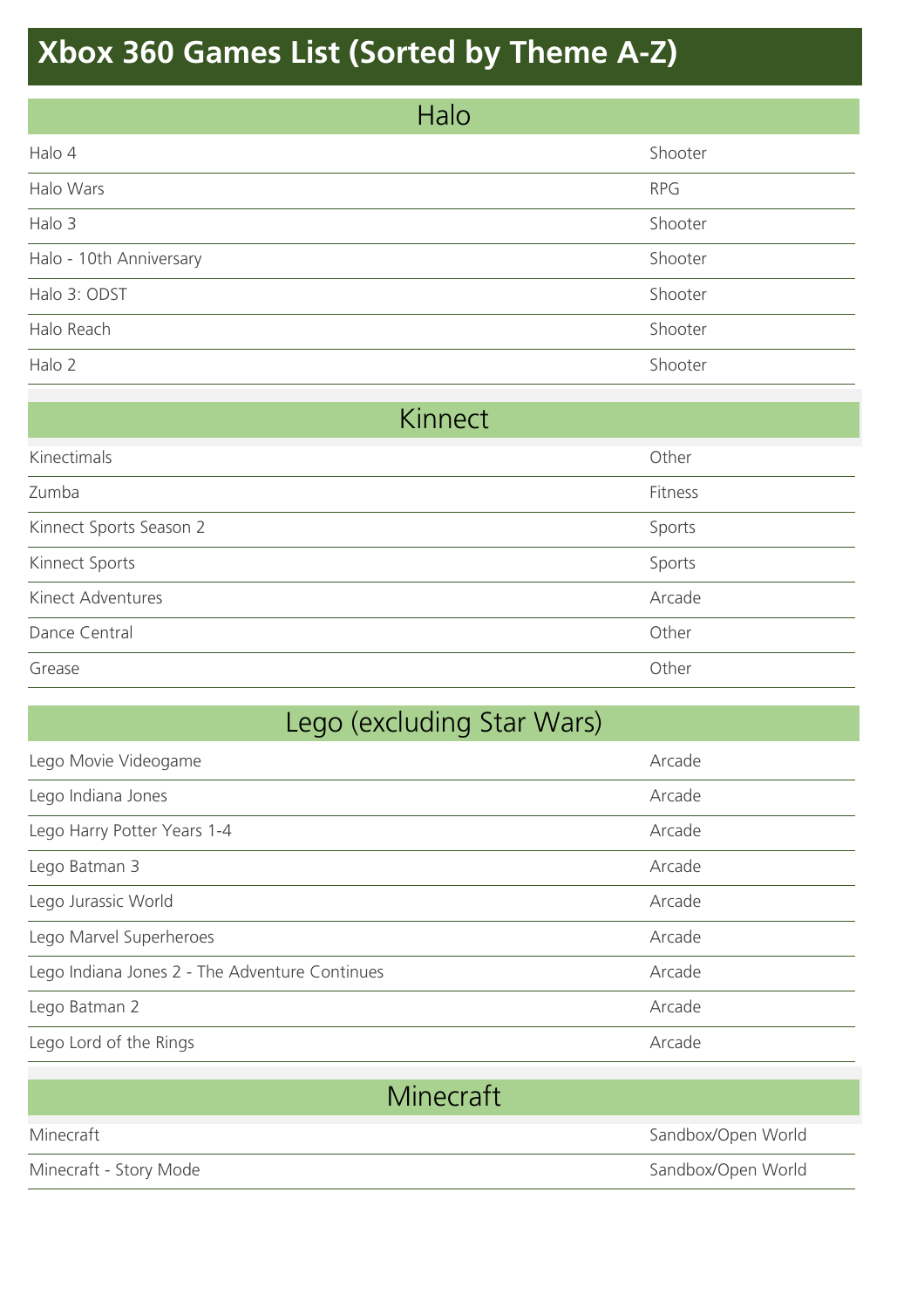| N/A                                    |                    |
|----------------------------------------|--------------------|
| Perfect Dark Zero                      | Shooter            |
| Medal of Honor                         | Shooter            |
| Prince of Persia - The Forgotten Sands | Arcade             |
| Orange Box, The (Half-Life 2 etc)      | Shooter            |
| Adventure Time                         | Arcade             |
| Blur                                   | Racing             |
| Fable 2                                | <b>RPG</b>         |
| LA Noire                               | Sandbox/Open World |
| <b>Burnout Paradise</b>                | Racing             |
| Call of Jaurez - Bound in Blood        | Shooter            |
| Rage - Anarcist Edition                | Sandbox/Open World |
| Destiny - The Taken King               | Shooter            |
| Serious Sam HD                         | Shooter            |
| Driver San Francisco                   | Racing             |
| Dungeon Siege 3                        | <b>RPG</b>         |
| Grid 2                                 | Racing             |
| Arcania                                | <b>RPG</b>         |
| Doom 3                                 | Shooter            |
| Unreal Tournament 3                    | Shooter            |
| Quake 4                                | Shooter            |
| Red Dead Redemption                    | Sandbox/Open World |
| Turning Point Fall of Liberty          | Shooter            |
| Dead or Alive 4                        | Fighting           |
| Wolfenstein                            | Shooter            |
| Watchdogs                              | Shooter            |
| Saboteur, The                          | Arcade             |
| Lost Planet 2                          | Shooter            |
| Crysis 2                               | Shooter            |
| <b>Battlestation Midway</b>            | Simulation         |
| Frontlines Fuel of War                 | Shooter            |
| <b>Star Trek</b>                       | Arcade             |
| Guitar Hero III Legends of Rock        | Simulation         |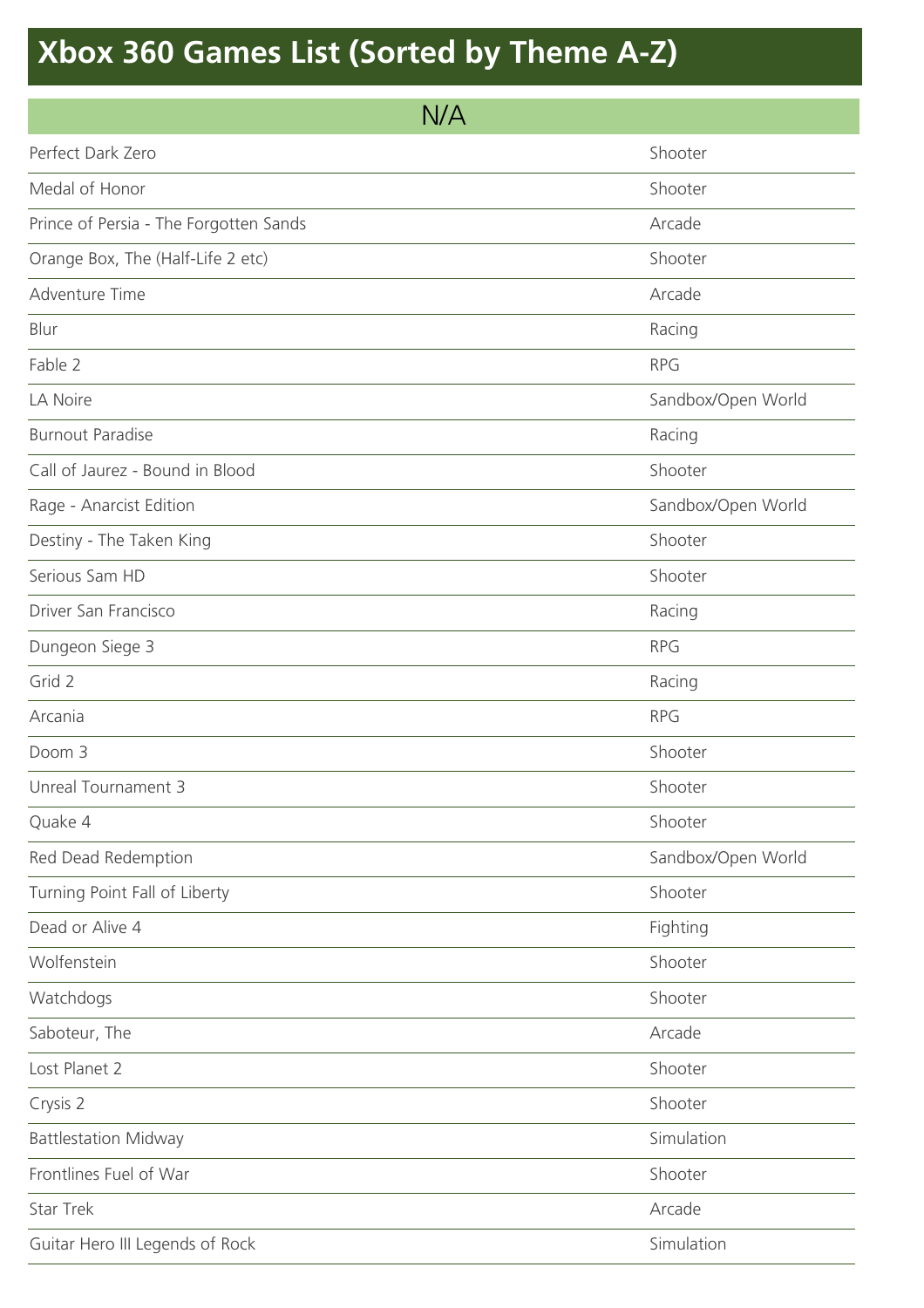| N/A                         |                    |
|-----------------------------|--------------------|
| Guitar Hero Live            | Simulation         |
| Test Drive Unlimited 2      | Racing             |
| 007 Legends                 | Arcade             |
| Homefront                   | Shooter            |
| SSX                         | Sports             |
| Elder Scrolls, The - Skyrim | Sandbox/Open World |
| Sonic Generations           | Arcade             |
| Soul Calibur 4              | Fighting           |
| Ridge Racer Unbounded       | Racing             |
| Ace Combat 6                | Flying             |
| Sega Rally                  | Racing             |

| Need for Speed                     |        |
|------------------------------------|--------|
| Need for Speed - Rivals            | Racing |
| Need for Speed - Shift 2 Unleashed | Racing |
| Need for Speed - The Run           | Racing |
| Need for Speed - Pro Street        | Racing |
| Need for Speed - Hot Pursuit       | Racing |
| Need for Speed - Most Wanted       | Racing |

| Retro                               |        |
|-------------------------------------|--------|
| Namco Museum                        | Arcade |
| Sega Mega Drive Ultimate Collection | Arcade |

| <b>Star Wars</b>                         |        |  |
|------------------------------------------|--------|--|
| Star Wars - The Force Unleashed 2        | Arcade |  |
| Lego Star Wars 2 - The Original Trilogy  | Arcade |  |
| Lego Star Wars - The Force Awakens       | Arcade |  |
| Kinnect Star Wars                        | Arcade |  |
| Lego Star Wars - The Complete Saga       | Arcade |  |
| Star Wars The Clone Ears Republic Heroes | Arcade |  |
| Star Wars - The Force Unleashed          | Arcade |  |